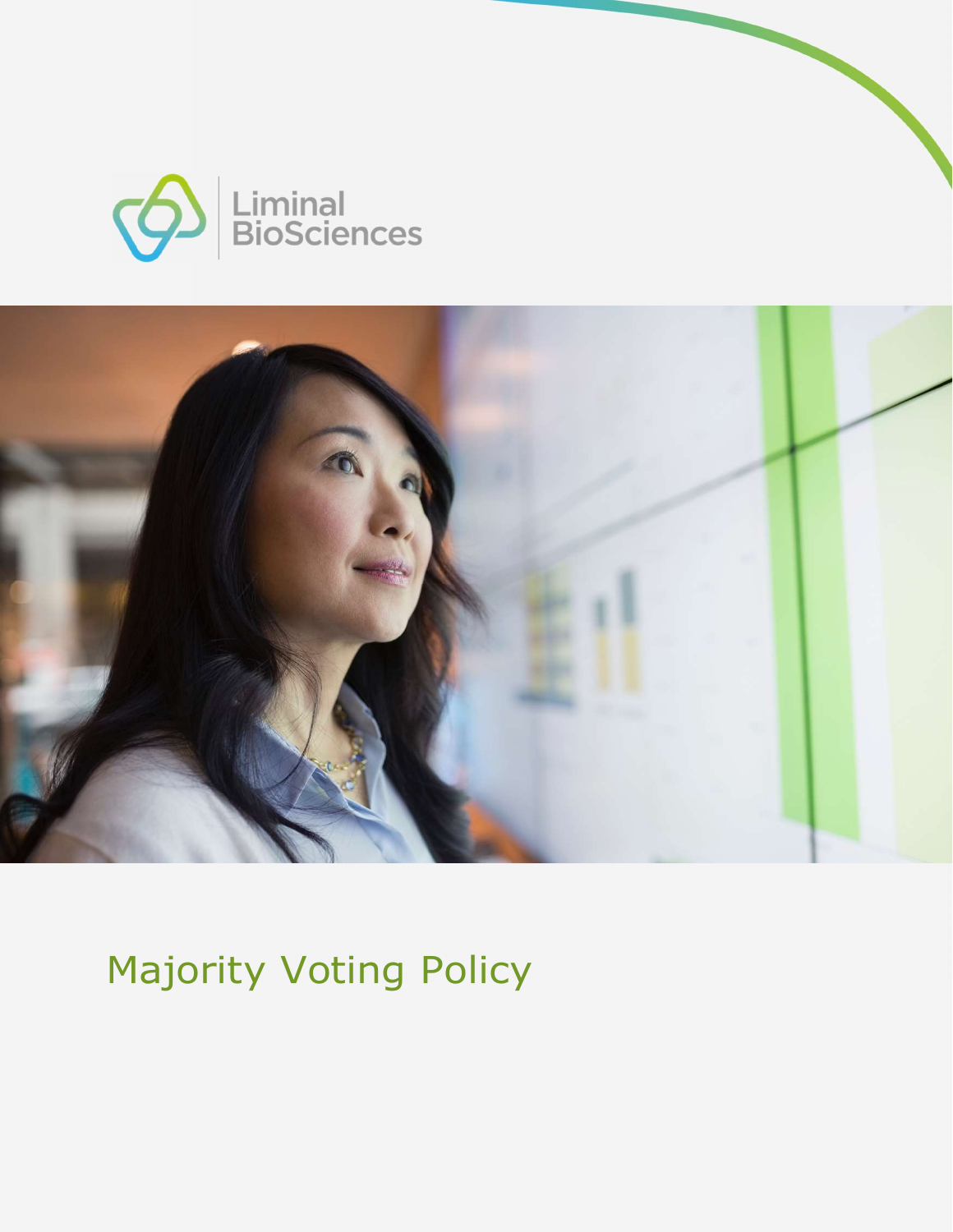

# Majority Voting Policy

The Board of Directors (the "**Board**") of Liminal BioSciences Inc. (the "Company") believes that each Board member should carry the confidence and support of the shareholders. This Majority Voting Policy (the "Policy") shall complement the existing individual voting process. This Policy applies to current directors and future nominees for election to the Board, who are required to confirm that they will abide by this Policy.

#### Uncontested Elections

This Policy is applicable solely to uncontested elections. For the purpose of this Policy, an "uncontested election" is any election of directors in which the number of nominees for election is less than or equal to the number of directors to be elected. In an uncontested election of directors of the Company, each director should be elected by the vote of a majority of the shares represented in person or by proxy at any shareholders' meeting involving the election of directors.

### Majority of Withheld Votes

In any uncontested election of the Company directors, each nominee agrees that if he/she receives a majority of withheld votes (i.e.  $50\% + 1$  vote), the conditional resignation as director of the Company attached hereto as **Appendix A** to this Majority Voting Policy shall immediately become enforceable and the Board shall accept the resignation absent the exceptional circumstances expressly described in this Policy.

#### **Disclosure**

The Board's (i) acceptance of the director's resignation pursuant to this Policy or (ii) the reasons for rejecting the director's resignation, if applicable, will be immediately disclosed via press release.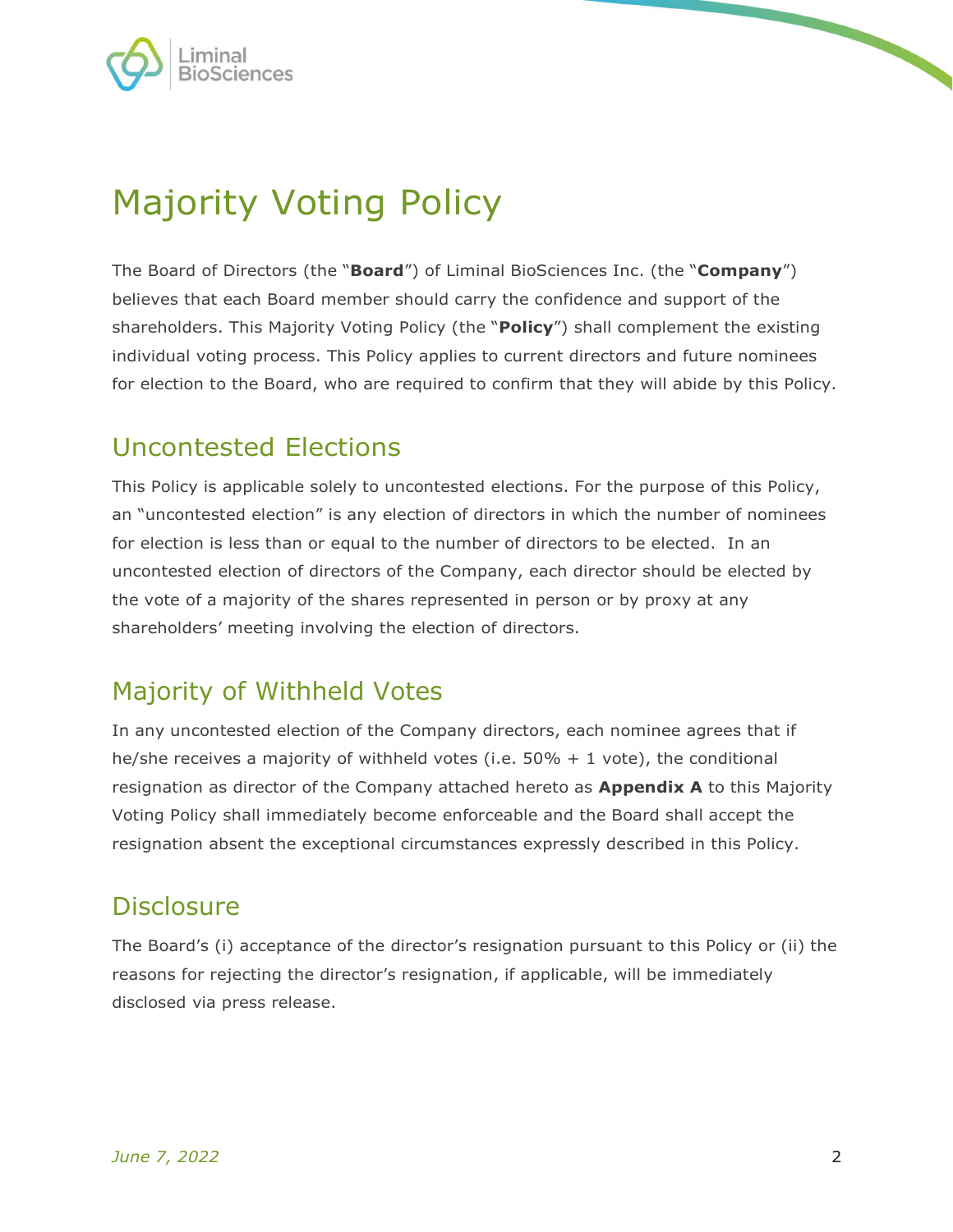

#### **Vacancy**

Any director who tenders his/her resignation pursuant to this Policy may not continue to serve as a director and such resignation shall be effective immediately. The Board may leave the vacancy unfilled with respect to the Company's By-laws or the vacancy created by the resignation can be filled by the Board with a successor director duly qualified according to Canada Business Corporations Act.

## Quorum

In the exceptional circumstance where the only directors who do not receive a majority of withheld votes in the same election do not constitute a quorum for a Board meeting, all directors may participate in the determination of whether or not to accept the resignation offers, in which case however, the director(s) who tendered their resignations will not be permitted to (i) participate in any discussions, deliberations or actions by the Board of Directors with respect to his/her own resignation and (ii) participate to any Board and/or committee meetings, unless his/her presence is required to attain quorum; and such director will not be nominated for election the following year.

The conditional resignation letter attached as **Appendix A** to this Majority Voting Policy forms an integral part of this Majority Voting Policy.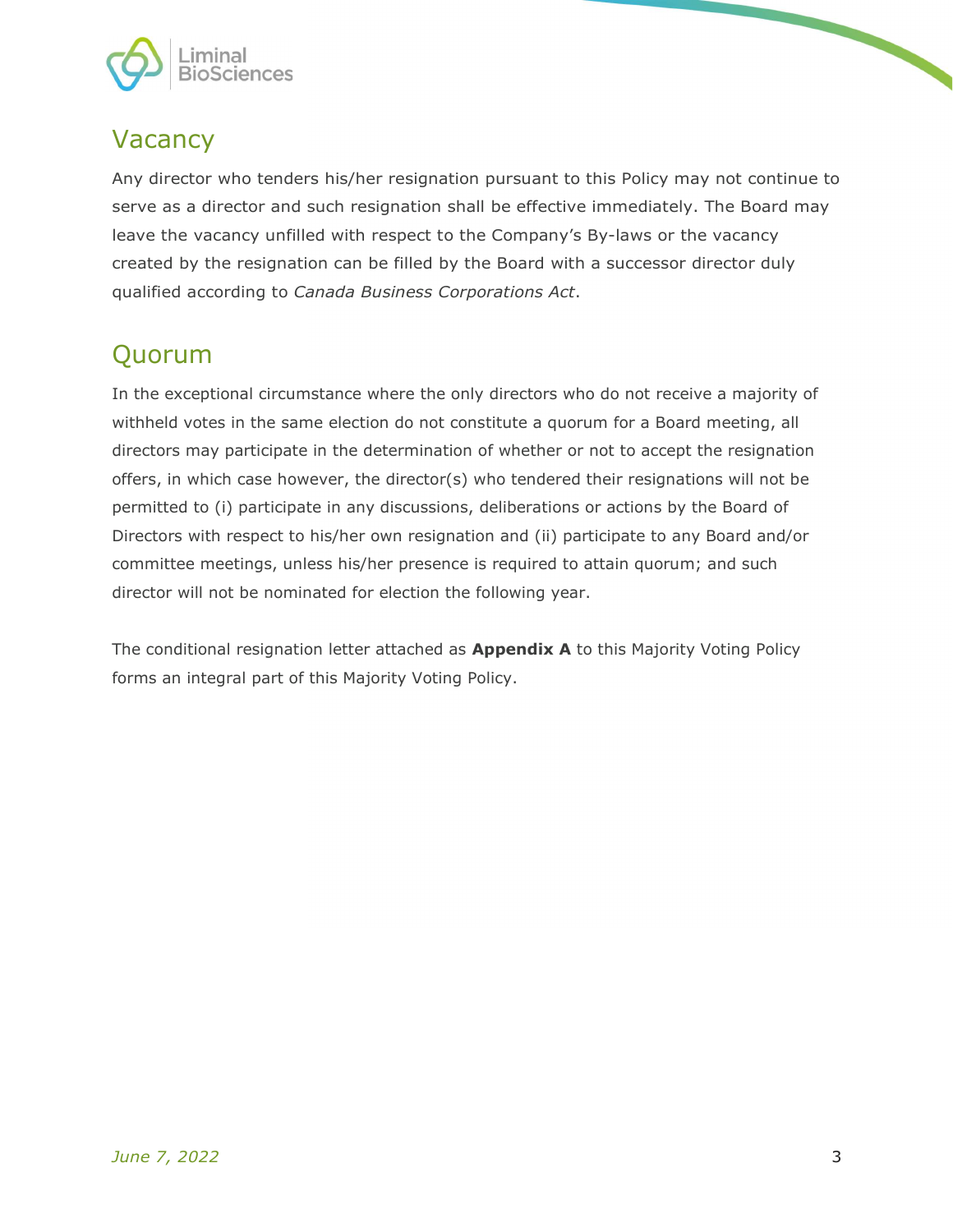

## Majority Voting Policy

I hereby acknowledge having read and understood the terms of the Majority Voting Policy and hereby agree to be bound by all of its terms and conditions, and hereby expressly confirm the validity of the conditional resignation letter attached hereto as

| <b>Appendix A.</b> |  |
|--------------------|--|
| <b>NAME</b>        |  |
| SIGNATURE          |  |
| <b>DATE</b>        |  |

PLEASE RETURN this signed and dated form to the Corporate Secretary.

 $\overline{\phantom{0}}$